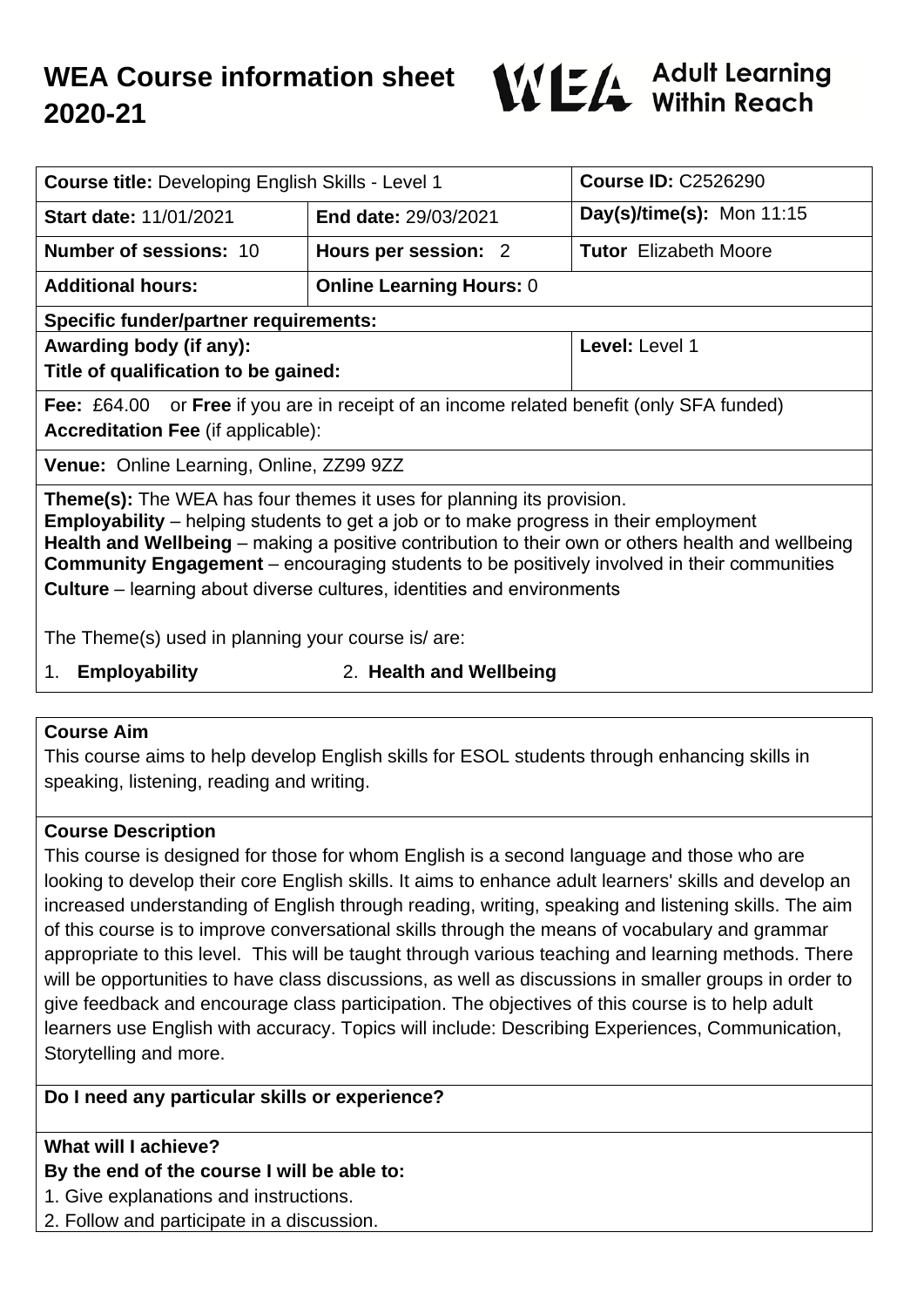- 3. Use appropriate and relevant grammar.
- 4. Present information in a logical sequence.
- 5. Respond to questions on a range of topics.

# **What teaching methods will be used and will there be work outside of the class?**

- The WEA's digital learning platform, Canvas will be used to provide resources or to support lessons, enable assessment, provide learner feedback and for other activities for individuals away from the course. If you want to understand more about our digital learning platform please visit: http://bit.ly/WEAonline

- The WEA tutor will use a range of different teaching and learning methods and encourage you and the group to be actively involved in your learning

- You may be asked to undertake additional work in your own time to support your learning

### **What kind of feedback can I expect from the tutor?**

- You will be able to keep a record of your progress and achievement using photos, audio, text or documents uploaded into the WEA's digital learning platform, WEA Canvas.

- Your tutor will provide written, text and audio feedback recorded in WEA Canvas, WEA's digital learning platform.

- A range of informal activities will be used by the tutor to see what you are learning which may include quizzes, question and answer, small projects and discussion

- You will have opportunities to discuss your progress with your tutor
- You will be encouraged to share your work with the group and discuss your learning
- You will be encouraged to consider other students work and give your opinions and suggestions
- A file of work will be kept which will help to record your progress

### **What else do I need to know? Is there anything I need to bring?**

- What you need: You will need an internet connection, speakers, a microphone and a webcam so that you can use our video learning platform, Zoom. If you'd like to understand more Zoom please visit: http://bit.ly/ZoomSpec

- You will also need access to the internet outside of your sessions. You could do this using a smart phone, tablet, laptop or a desktop computer (at home or through a library etc.).

- You will need a personal email address to join the WEA's digital learning platform, Canvas so that you can receive resources, record your progress and achievement and to work with others and share ideas. If you want to understand more about our digital learning platform please visit: http://bit.ly/WEAonline

- Nothing else is needed

- All materials will be provided

- A selection of materials and basic equipment will be provided but you are welcome to bring additional materials with you

### **Pre-course work, reading and information sources**

- No pre reading or pre course work is required

**Possible next steps after this course (including career opportunities if appropriate)** - Progress to another WEA course